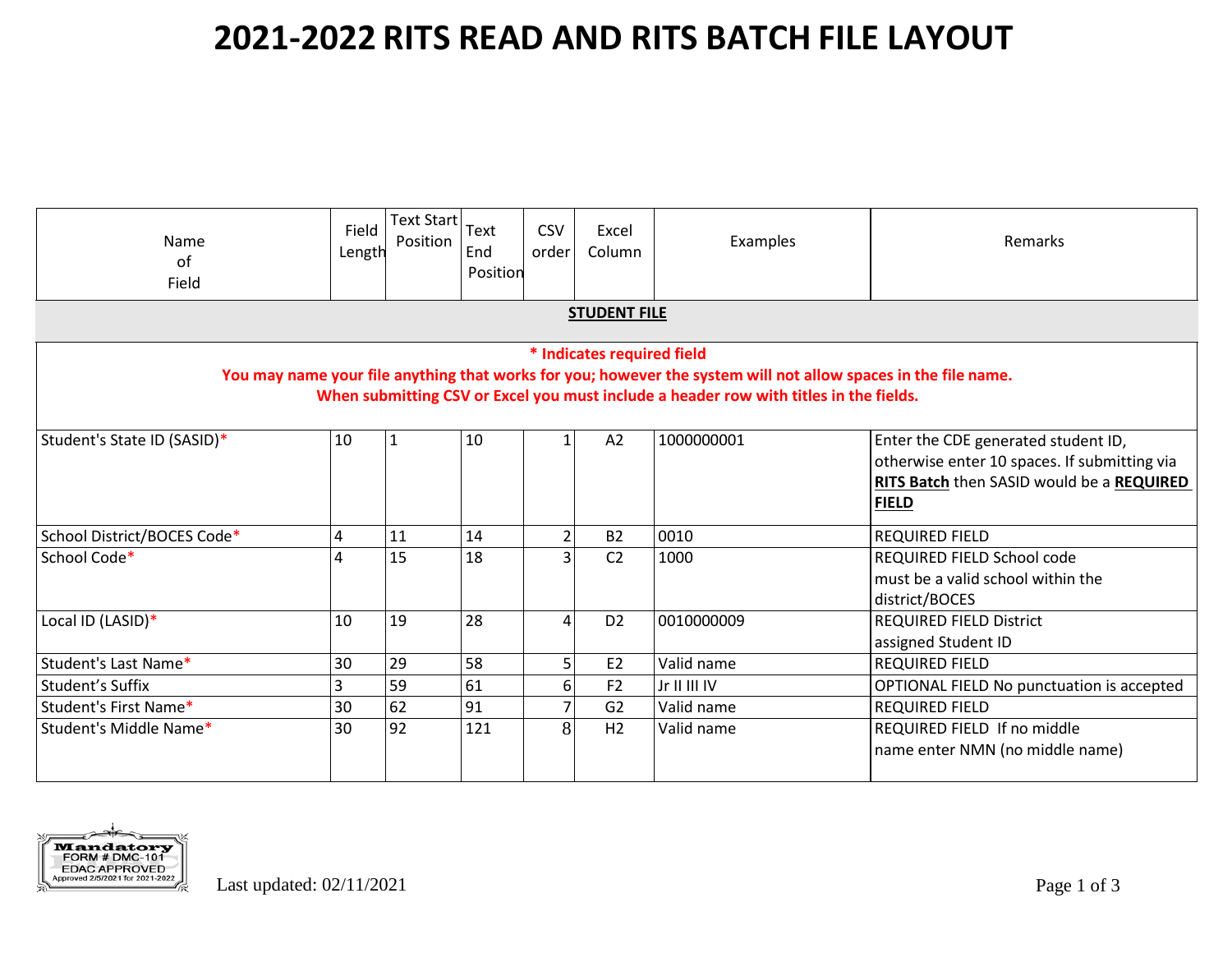| Student's Date of Birth (DOB)* | 122 | 129 | ΩI  | I2 | 12311995 | <b>REQUIRED FIELD Format is</b>        |
|--------------------------------|-----|-----|-----|----|----------|----------------------------------------|
|                                |     |     |     |    |          | l MMDDYYYY                             |
| Grade Level*                   | 130 | 132 | 10I | J2 | 004      | <b>REQUIRED FIELD Grade must</b>       |
|                                |     |     |     |    |          | be valid for the school the student is |
|                                |     |     |     |    |          | attending                              |
| Student's Gender*              | 133 | 134 | 11  | K2 | 101      | REQUIRED FIELD Female=01,              |
|                                |     |     |     |    |          | Male=02                                |

| .<br>Active/Inactive Indicator* | $A \cap E$<br>∸∽ | 121<br><b>. .</b> . | ᆠᆂ | $\mathbf{z}$<br>NZ. | ר <sup>י</sup> FIELD Active=u,<br> REQUIRED |
|---------------------------------|------------------|---------------------|----|---------------------|---------------------------------------------|
|                                 |                  |                     |    |                     | Inactive=1                                  |

This file layout is the same, with the exception of the SASID Field, for both RITS batch submission to update student records **OR** RITS READ to search for an existing SASID for the student.

#### **BACKGROUND INFORMATION**

**SASID Number** – Is a **unique** ten-digit numeric field containing the random ten digit value assigned by CDE to the student whose record is being submitted for processing. Note: A value of ten spaces can be placed in this field if the data being submitted is for a new student who has not been assigned a student identification number by CDE.

**District/BOCES Code** – Is a unique four-digit number assigned by CDE to each school district or BOCES. This four digit field is REQUIRED and if left blank will result in an error.

**School Code** – A unique code assigned by CDE to a school building. Refer to "School Building Codes" posted at [https://www.cde.state.co.us/datapipeline/org\\_orgcodes](https://www.cde.state.co.us/datapipeline/org_orgcodes) for a listing of school codes. This four digit field is REQUIRED and if left blank will result in an error. If the BOCES has a school use that code, if not, the BOCES would repeat the BOCES code in this field.

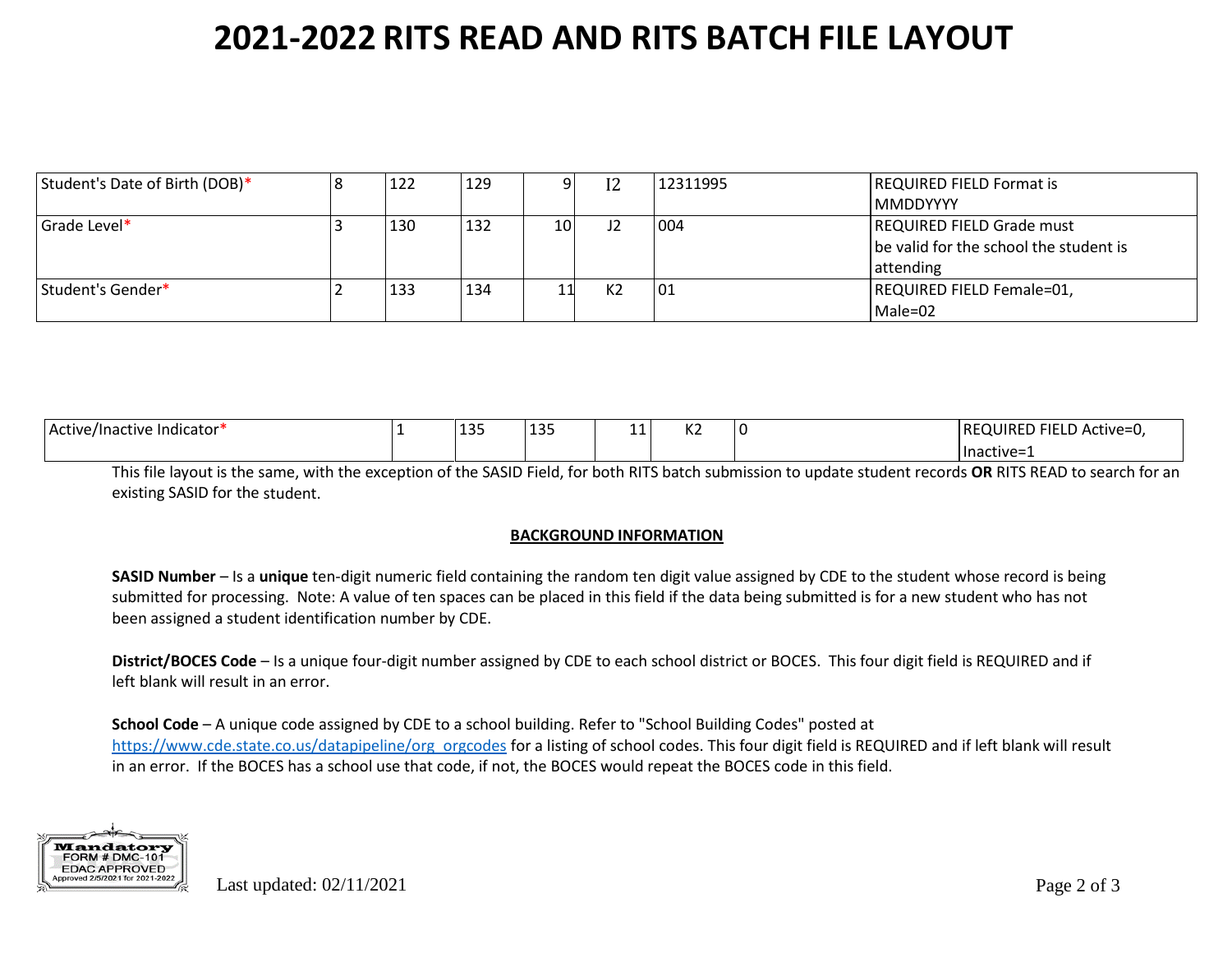**LASID Number** – A ten-digit number assigned to each student by the reporting district/BOCES. This ten digit field is REQUIRED and if left blank will result in an error.

**Student's Last Name** – The thirty character field contains the student's last name. This thirty digit field is REQUIRED and if left blank will result in an error.

**Student's Suffix** – The three character field contains the student's suffix name. This three digit field is NOT REQUIRED, blanks ARE allowed.

**Student's First Name** – The thirty character field contains the student's first name. This thirty digit field is REQUIRED and if left blank will result in an error.

**Student's Middle Name** – The thirty character field contains the student's middle name. Blanks are NOT allowed. Use NMN (no middle name) where appropriate. This thirty digit field is REQUIRED and if left blank will result in an error.

**Student's Date of Birth (DOB)** – An eight digit numeric field contain the month, day, and year on which an individual was born (i.e. 09151989).